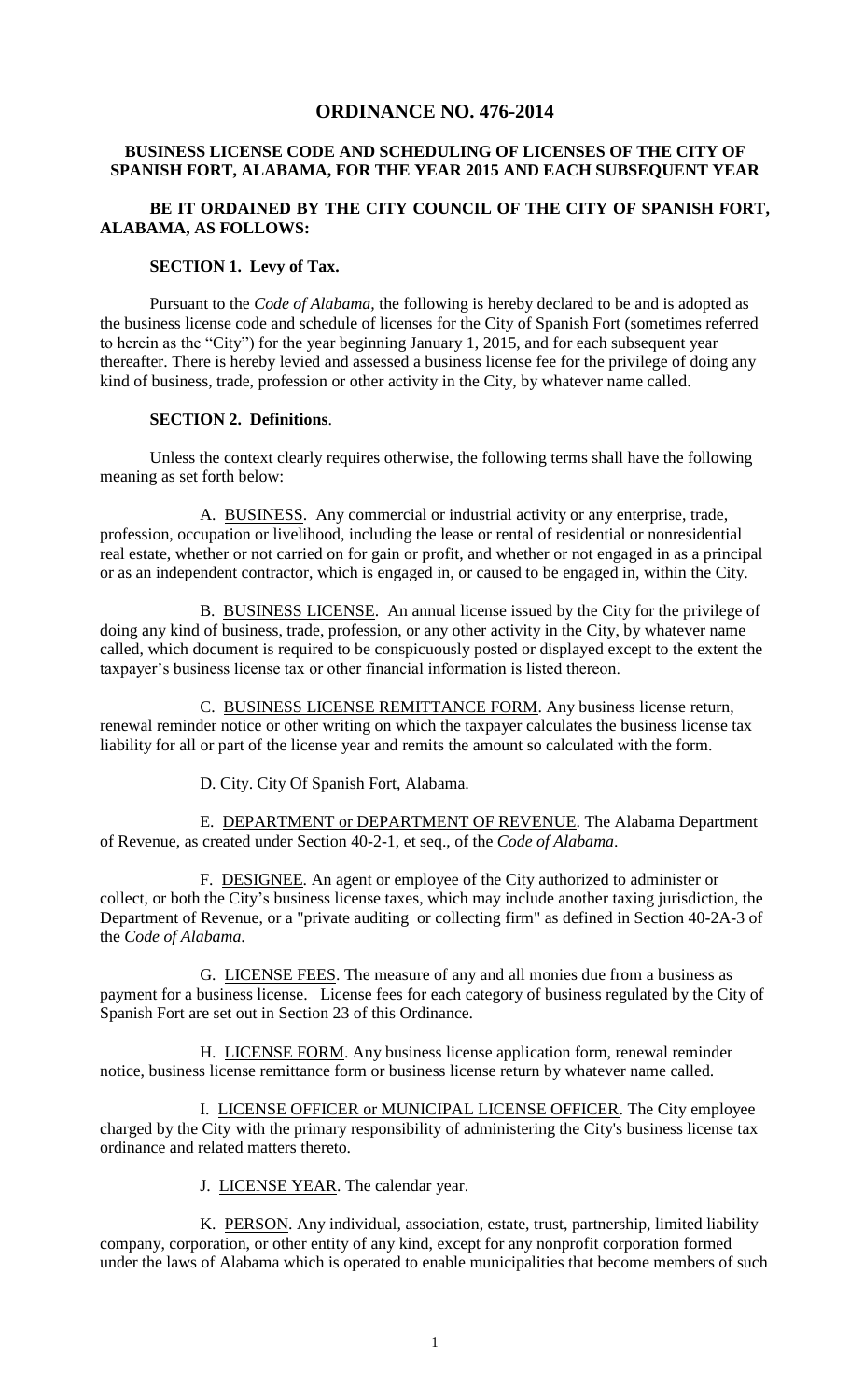nonprofit corporation to finance or refinance capital projects and related undertakings, on a cooperative basis, and whose board of directors or other governing body consists primarily of elected officials of the City.

L. TAXING JURISDICTION. Any City that levies a business license tax, whether or not a business license tax is levied within its police jurisdiction, or the Department of Revenue acting as agent on behalf of a City pursuant to Section 11-51-180, et seq., of the *Code of Alabama*, as the context requires.

M. TAXPAYER. Any person subject to or liable under this chapter for any business license tax; any person required to file a return with respect to, or pay or remit, the business license tax levied under this chapter or to report any information or value to the taxing jurisdiction; or any person required to obtain, or who holds any interest in, any business license issued by the taxing jurisdiction; or any person that may be affected by any act or refusal to act by the taxing jurisdiction under this chapter.

N. U.S.C. The applicable title and section of the United States Code, as amended from time to time.

O. OTHER TERMS. Other capitalized or specialized terms used in this Ordinance, and not defined above, shall have the same meanings ascribed to them in Section 40-2A-3, of the *Code of Alabama*, unless the context therein otherwise specifies.

#### **SECTION 3. License term; minimums**.

The license term and the minimum amount for a business license are as follows:

- A. FULL YEAR. Every person who commences business before the first day of July shall be subject to and shall pay the annual license for such business in full. Unless otherwise specified in the enclosed schedules, the minimum annual license shall be \$100.00.
- B. Half Year. Every person who commences business on or after July  $1<sup>st</sup>$ shall be subject to and shall pay one-half  $(1/2)$  the annual license for such business for that calendar year.
- C. Issue Fee. For each license issued there shall be an issue fee collected of twelve dollars (\$12.00) and said issue fee shall be collected in the same manner as the license tax.
- D. Annual Renewal. Except as provided in subsections (i) or (ii), the business license shall be renewed annually on or before the  $31<sup>st</sup>$  day of January each year.
	- (1) If the due date for payment of any business license falls on a weekend or a holiday recognized by the City from time to time, the due date shall automatically be extended until the next business day.
	- (2) Insurance company annual license renewals shall be renewed in accordance with Section 11-51-122 of the *Code of Alabam*a which states that each year, each insurance company shall furnish the City a statement in writing duly certified showing the full and true amount of gross premiums received during the preceding year and shall accompany such statement with the amount of license tax due according to the licensing schedule. Failure to furnish such statement or to pay such sum shall subject the company and its agents to those penalties as prescribed for doing business without a license as provided for in the municipal code.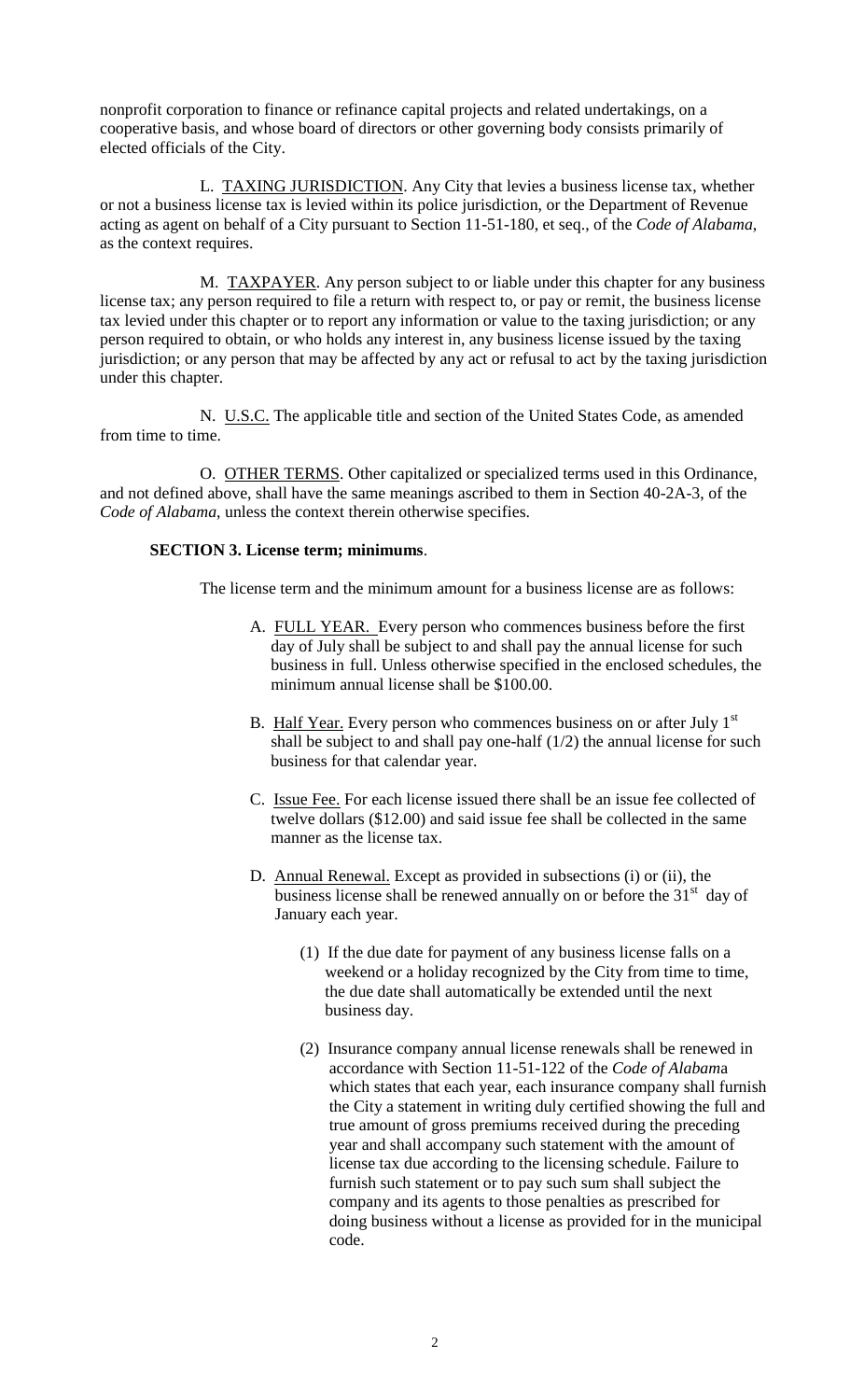- (3) On or before December 31 of each year, a renewal reminder shall be mailed to each licensee that purchased a business license during the current year. Said renewal notice shall be mailed via regular U.S. mail to the licensee's last known address of record with the City. Licensees are required to furnish the City any address changes for their business prior to December  $1<sup>st</sup>$  in order for them to receive their notice.
- (4) Business license renewal payments received by the City shall be applied to the current renewal only when any and all other debts the licensee owes to the City are first paid in full. No business license shall be issued if the current renewal payment does not meet said prior obligations and the current renewal. Failure to pay such sums shall subject the licensee and its agents to those penalties as prescribed for doing business without a license provided for in the municipal code.

#### **SECTION 4**. **License shall be location specific**.

- A. For each place at which any business is carried on, a separate license shall be paid, and any person desiring to engage in any business for which a license is required shall designate the place at which business is carried on. The license to be issued shall designate such place, and such license shall authorize the carrying on of such business only at the place designated.
- B. Every person dealing in two or more of the articles, or engaging in two or more of the businesses, vocations, occupations or professions scheduled herein, shall take out and pay for a license for each line of business. A taxpayer subject to the license authorized by this Ordinance that is engaged in business in other municipalities shall pay a license fee if the taxpayer engages in business within the jurisdiction of the City of Spanish Fort.
- C. Nothing herein shall be construed as exempting businesses from payment of a license on the basis of a lack of physical location in the City.

#### **SECTION 5**. **Restriction on transfer of license**.

No license shall be transferred except with the consent of the City Council or their designee, and no license shall be transferred to reflect a physical change of address of the taxpayer within the City more than once during a license year and never from one taxpayer to another. Provided that a mere change in the name or ownership of a taxpayer that is a corporation, partnership, limited liability company or other form of legal entity now or hereafter recognized by the laws of Alabama shall not constitute a transfer for purposes of this chapter, unless (1) the change requires the taxpayer to obtain a new federal employer identification number or Department of Revenue taxpayer identification number or (2), in the discretion of the City, the subject license is one for the sale of alcoholic beverages. Nothing in this section shall prohibit a City from requiring a new business license application and approval for an alcoholic beverage license.

#### **SECTION 6**. **Unlawful to do business without a license**.

It shall be unlawful for any person, taxpayer or agent of a person or taxpayer to engage in businesses or vocations in the City for which a license is required without first having procured a license. A violation of this division of the Ordinance passed hereunder fixing a license shall be punishable by a fine not to exceed the sum of five hundred (\$500) for each offense, and if a willful violation, by imprisonment not to exceed six months, or both, at the discretion of the court trying the same. Each day shall constitute a separate offense.

#### **SECTION 7**. **License must be posted**.

Every license shall be posted in a conspicuous place where said business, trade or occupation is carried on, and the holder of the license shall immediately show same to the designee of the City upon being requested so to do.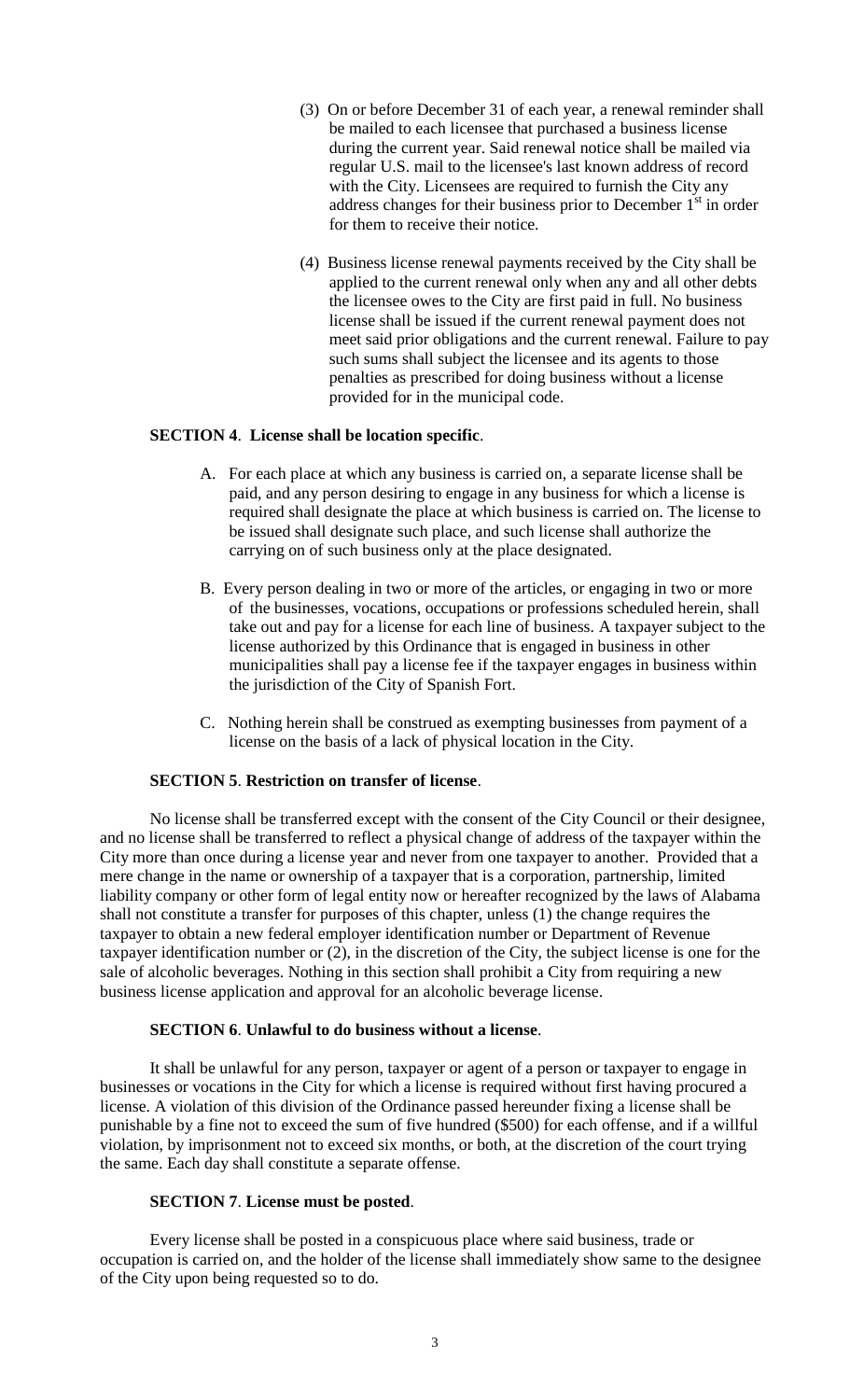#### **SECTION 8**. **Duty to permit inspection and produce records**.

Upon demand by the designee of the City, it shall be the duty of all licensees to:

- (a) Permit the designee of the City to enter the business and to inspect all portions of his, her or its place or places of business for the purposes of enabling said designee to gain such information as may be necessary or convenient for determining the proper license classification and determining the correct amount of license tax; and
- (b) To furnish information during reasonable business hours, at the licensee's place of business in the City, all books of account, invoices, papers, reports and memoranda containing entries showing amount of purchases, sales receipts, inventory and other information from which the correct license tax classification of such person may be ascertained and the correct amount of license tax to which he is subject may be determined, including exhibition of bank deposit books, bank statements, copies of sales tax returns to the State of Alabama, copies of Alabama income tax returns and federal income tax returns.

#### **SECTION 9**. **Unlawful to obstruct**.

It shall be unlawful for any person, or for any agent, servant or employee of such person, to fail or refuse to perform any duty imposed by this Ordinance; nor shall any person, agent, servant or employee of such person obstruct or interfere with the designee of the City in carrying out the purposes of this Ordinance.

#### **SECTION 10**. **Privacy**.

- (A) It shall be unlawful for any person connected with the administration of this Ordinance to divulge any information obtained by him/her in the course of inspection and examination of the books, papers, reports and memoranda of the taxpayer made pursuant to the provisions of this Ordinance, except to the Mayor, the City Attorney or others authorized by law to receive such information described herein.
- (B) It shall be unlawful for any person to print, publish or divulge, without the written permission or approval of the taxpayer, the license form of any taxpayer or any part of the license form, or any information secured in arriving at the amount of tax or value reported, for any purpose other than the proper administration of any matter administered by the taxing jurisdiction, or upon order of any court, or as otherwise allowed in this Ordinance.
- (C) Nothing herein shall prohibit the disclosure of the fact that a taxpayer has or has not purchased a business license. Statistical information pertaining to taxes may so be disclosed to the City Council upon their written request through the Mayor's office. It shall be unlawful for any person to violate the provisions of this section.

## **SECTION 11**. **Lien for non-payment of license tax**.

On all property, both real and personal, used in the business, the City shall have a lien for such license, which lien shall attach as of the date when the license is due as allowed by *Code of Alabama*, Section 11-51-44 (1975).

#### **SECTION 12**. **Criminal penalties**.

Any person found guilty of violating any of the provisions of this Ordinance shall be fined in an amount not less than fifty dollars (\$50.00) and not more than five hundred dollars (\$500.00), and may also be sentenced to imprisonment for a period of not exceeding six (6) months, in the discretion of the court trying the case, and violations on separate days shall each constitute a separate offense.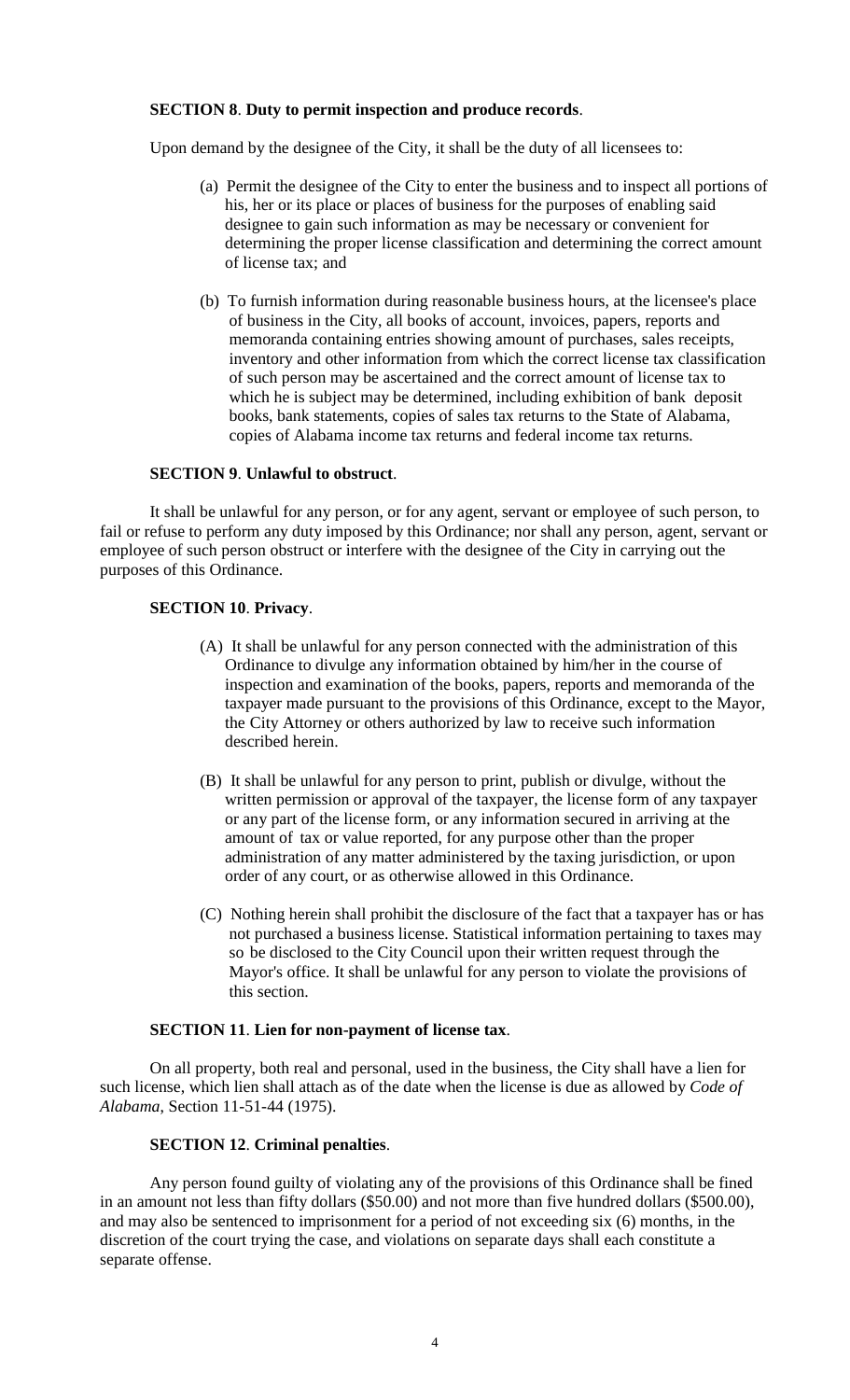# **SECTION 13**. **Civil penalties**.

In addition to the remedies provided by *Code of Alabama*, Section 11-51-150 (1975) et seq., the continued or recurrent performance of any act or acts within the corporate limits or within its police jurisdiction for which a license may be revoked or suspended under this Ordinance is hereby declared to be detrimental to the health, safety, comfort and convenience of the public and is a nuisance. The City, as an additional or alternative remedy, may institute injunctive proceedings in a court of competent jurisdiction to abate the same.

# **SECTION 14**. **Penalties and interest**.

- A. All licenses not paid within thirty (30) days from the date they fall due shall be increased by fifteen (15) percent for the first thirty (30) days they shall be delinquent, or fraction thereof, and shall be measured by an additional fifteen (15) percent for a delinquency of sixty (60) or more days, but this provision shall not be deemed to authorize the delay of thirty (30) days in the payment of the license due, which may be enforced at once.
- B. In the case of persons who began business on or after the first day of the calendar year, the license for such "new business" shall be increased by fifteen (15) percent for the first fifteen (15) days they shall be delinquent, and shall be measured by an additional fifteen (15) percent for a delinquency of forty-five (45) days or more.
- C. All delinquent accounts (both license taxes and penalties) shall also be charged simple interest at the rate of one (1) percent per month.

# **SECTION 15**. **Prosecutions unaffected**.

The adoption of this Ordinance shall not in any manner affect any prosecution of any act illegally done contrary to the provisions of any Ordinance now or heretofore in existence, and every such prosecution, whether begun before or after the enactment of this article, shall be governed by the law under which the offense was committed; nor shall a prosecution, or the right to prosecute, for the recovery of any penalty or the enforcement of any forfeiture be in any manner affected by the adoption of this Ordinance; nor shall any civil action or cause of action existing prior to or at the time of the adoption of this Ordinance be affected in any manner by its adoption.

## **SECTION 16**. **Procedure for denial of new applications**.

- A. The City's designee shall have the authority to investigate all applications and may refer any application to the City for a determination of whether such license should or should not be issued.
- B. If the City Council denies the issuance of any license referred to it, the City Clerk shall promptly notify the applicant of the City Council's decision.
- C. If said applicant desires to appear before the City Council to show cause why said license should be issued, he shall file a written notice with the City Clerk, said notice to be filed within two (2) weeks from the date of mailing by the City Clerk of the notice of the denial of such license by the City Council.
- D. Upon receipt of said notice the City Clerk shall promptly schedule a hearing, to be held within fifteen (15) days from the date of receipt of such notice, before the City Council and shall give the notice of the date, time and place of said hearing to the applicant.
- E. The applicant shall be given the opportunity to appear personally, or through his counsel, or both, and the City Council shall proceed to hear any evidence which may be presented both for and against the issuance of said license.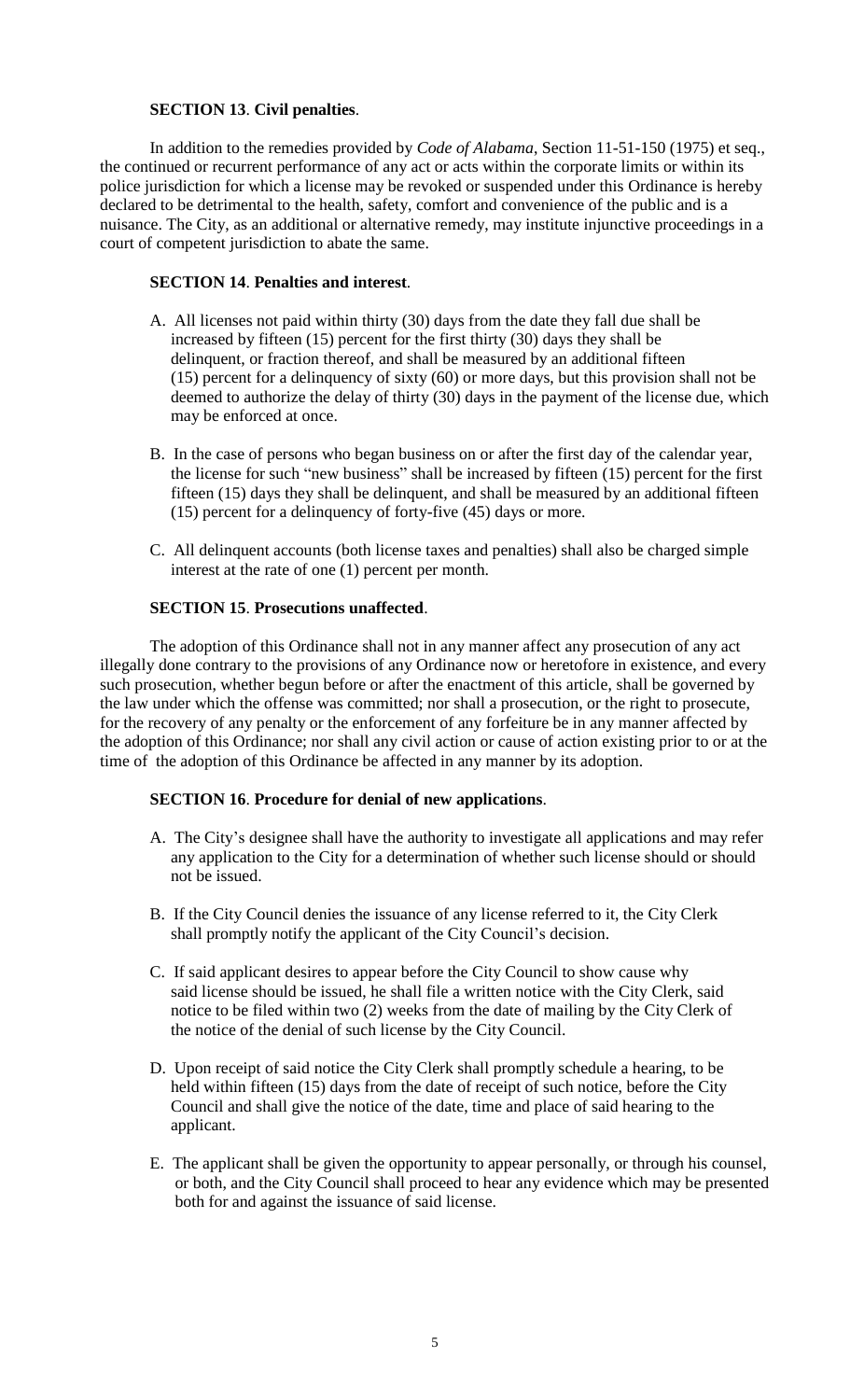F. If the City Council determines from the evidence presented that in order to either provide for the safety, preserve the health, promote the prosperity, or improve the morals, order, comfort and convenience of the inhabitants of the City said license should not be granted, it shall enter an order to that effect; otherwise, said license shall be ordered issued upon payment of any required license fees.

#### **SECTION 17**. **Procedure for revocation or suspension of license**.

- A. Any lawful license issued to any person to conduct any business shall be subject to revocation by the City Council for the violation by the licensee, his agent, servant, or employee of any provision of this Ordinance or of any Ordinance of the City, or any statute of the State of Alabama relating to the business for which such license is issued; and shall also be subject to revocation by the City Council if the licensee, his agent, servant, or employee under color of such license violates or aids or abets in violating or knowingly permits or suffers to be violated, any penal ordinance of the City or any criminal law of the State of Alabama; and shall also be subject to revocation by the City Council if, in connection with the issuance or renewal of any license, the licensee or his agent filed or caused to be filed any application, affidavit, statement, certificate, book or any other data containing any false, deceptive or other misleading information or omission of material fact.
- B. The conditions hereinabove set forth as grounds for the revocation of a license shall also constitute grounds for refusing to renew a license.
- C. The City Council shall set a time for hearing on the matter of revoking or refusing to renew a license; and a notice of such hearing shall be given to the licensee, or the applicant for renewal, as the case may be, at least ten (10) days before the day set for said hearing. At the hearing the City Council shall hear all evidence offered by any party and all evidence that may be presented bearing upon the question of revocation or the refusal of renewal, as the case may be.

## **SECTION 18. Refunds on overpayments**

- A. Any taxpayer may file a petition for refund with the City for any overpayment of business license tax erroneously paid to the City. If a final assessment for the tax has been entered by the City, a petition for refund of all or a portion of the tax may be filed only if the final assessment has been paid in full prior to or simultaneously with the filing of the petition for refund.
- B. A petition for refund shall be filed with the City within two years from the date of payment of the business license tax, which is the subject of the petition.
- C. The City shall either grant or deny a petition for refund within six months from the date the petition is filed, unless the period is extended by written agreement of the taxpayer and the City. The taxpayer shall be notified of the City's decision concerning the petition for refund by first class U.S. mail or by certified U.S. mail, return receipt requested, sent to the taxpayer's last known address. It the City fails to grant a full refund within the time provided herein, the refund petition shall be deemed to be denied.
- D. If the petition is granted or the City or a court otherwise determines that a refund is due, the overpayment shall be promptly refunded to the taxpayer by the City, together with interest to the extent provided for in Code of Alabama, Section 11-51-92. If the City determines that a refund is due, the amount of overpayment plus any interest due thereon may first be credited by City against any outstanding tax liabilities due and owing by the taxpayer to the City, and the balance of any overpayment shall be promptly refunded to the taxpayer. If any refund or part thereof is credited to any other tax by the City, the taxpayer shall be provided with a written detailed statement showing the amount of overpayment, the amount credited for payment to other taxes and the resulting amount of the refund.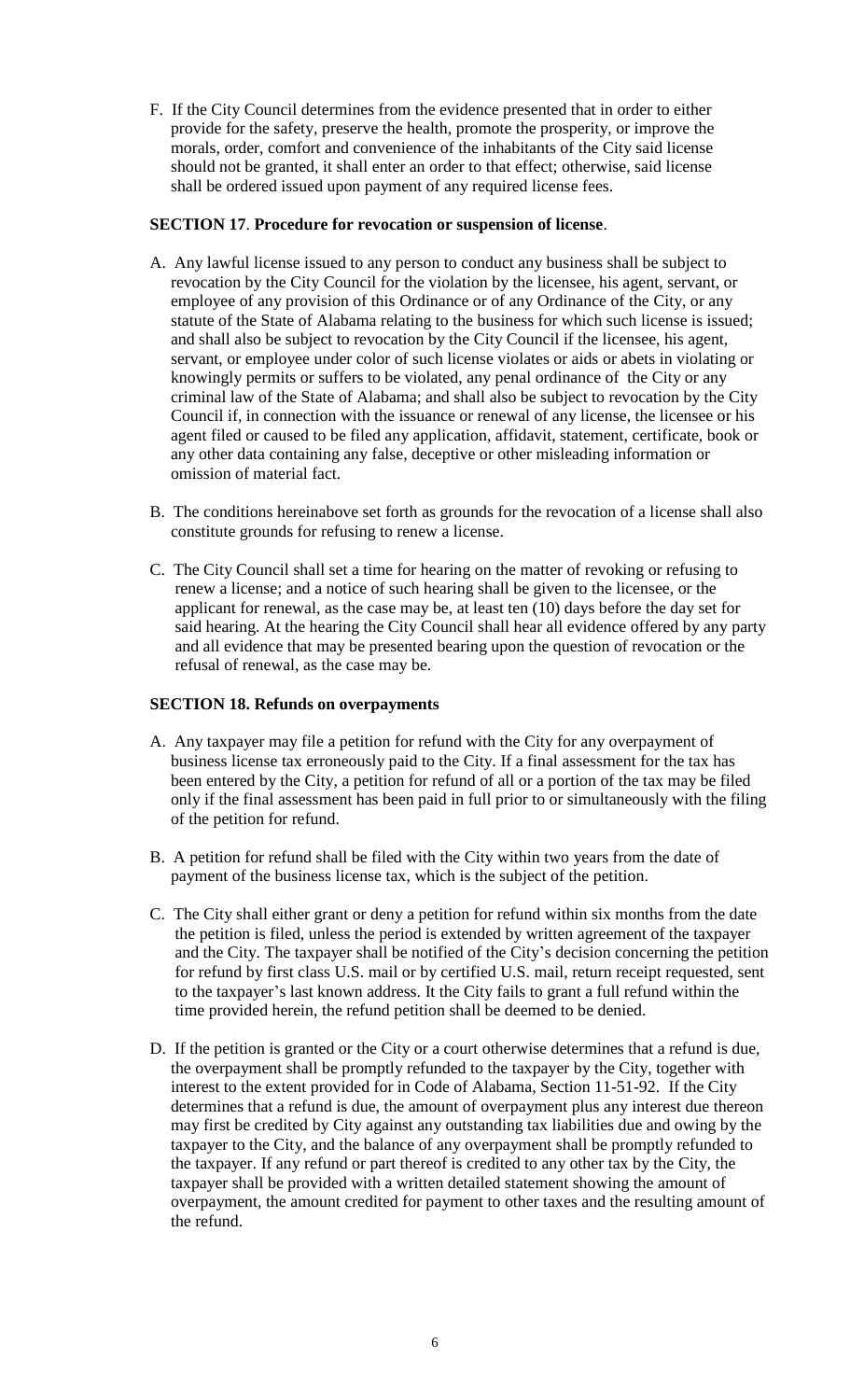E. A taxpayer may appeal from the denial, in whole or in part, of a petition for refund by filing a notice of appeal with the clerk of the circuit court of the county in which the City denying the petition for refund is located. Said notice of appeal must be filed within two years from the date the petition was denied. The circuit court shall hear the appeal according to its own rules and procedures and shall determine the correct amount of refund due, if any. If an appeal is not filed with the appropriate circuit court within two years of the date the petition was denied, then the appeal shall be dismissed for lack of jurisdiction.

## **SECTION 19. Delivery License**.

A. In lieu of any other type of license, a taxpayer may, at its option purchase for \$100.00

 plus the issuance fee, a delivery license for the privilege of delivering its merchandise in the City, if the taxpayer meets all of the following criteria:

- (1) Other than deliveries, the taxpayer has no other physical presence within the City;
- (2) The taxpayer conducts no other business in the City other than delivering merchandise and performing the requisite set-up and installation of said merchandise;
- (3) Such delivery and set-up and installation is performed by the taxpayer's employees or agents, concerns the taxpayer's own merchandise in that City, and is done by means of delivery vehicles owned, leased, or contracted by the taxpayer;
- (4) The gross receipts derived from the sale and any requisite set-up or installation of all merchandise so delivered shall not exceed seventy-five thousand dollars (\$75,000) during the license year;
- (5) Any set-up or installation shall relate only to (i) that required by the contract between the taxpayer and the customer or as may be required by state or local law, and (ii) the merchandise so delivered;
- (6) If at any time during the current license year the taxpayer fails to meet any of the above stated criteria, then within 10 days after any of said criteria have been violated or exceeded, the taxpayer shall purchase all appropriate business licenses from the City for the entire license year and without regard to this section.
- (B) Mere delivery of the taxpayer's merchandise by common carrier shall not allow the City to assess a business license tax against the taxpayer.
- (C) A common carrier, contract carrier, or similar delivery service making deliveries on behalf of others shall not be entitled to purchase a delivery license.
- (D) The delivery license shall be a flat rate of \$100.00.
- (E) The purchase of a delivery license shall not, in and of itself, establish nexus between the taxpayer and the City for purposes of the taxes levied by or under the authority of Title 40 of the Code of Alabama or other provisions of law, nor does the purchase of a delivery license conclusively determine that nexus does not exist between the taxpayer and the City.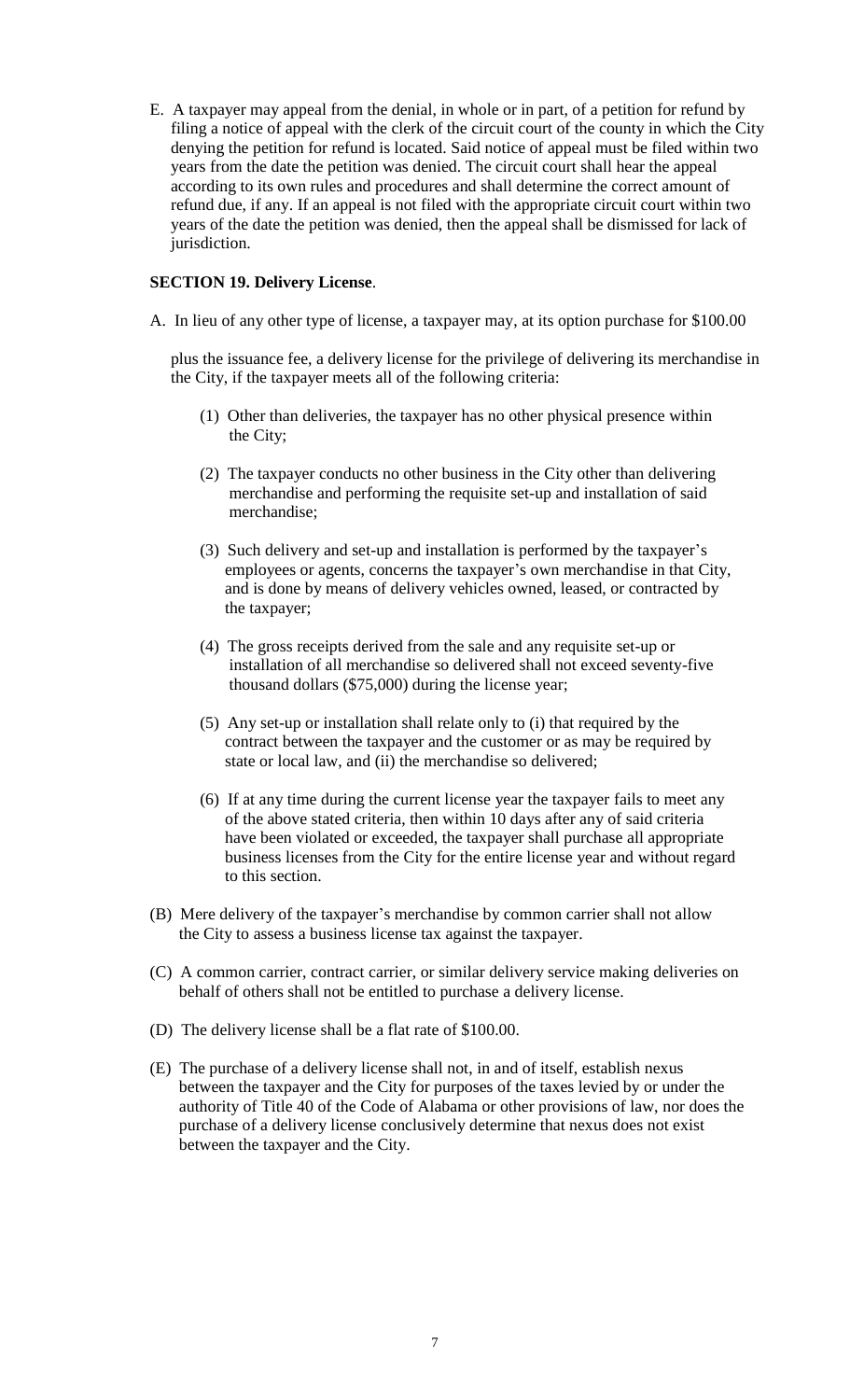## **SECTION 20**. **License classifications**.

# 111--- **Farming and Crop Production** – agriculture, crop production, nursery, fruit, growers A 112--- **Animal Production** – dairy, cattle, ranching, sheep, chickens, poultry A 113--- **Forestry** – logging, forestry, timber track operations, timber mgt A 114--- **Fishing & hunting** – hunting and trapping, finfish, shellfish, supplies A

CODE 2002 NAICS TITLES / BUSINESS LICENSE CODES SCHEDULE

| $\frac{1}{2}$ comment $\frac{1}{2}$ training and trapping, minism, such that, supplies  |                |
|-----------------------------------------------------------------------------------------|----------------|
| 115--- Agriculture support – cotton gins, farm mgt, post-harvest activities             | A              |
| 211--- Oil and gas extraction – natural gas liquid extraction, crude extraction         | A              |
| 212--- <b>Mining</b> - (except for oil and gas) all related mining activities           | A              |
| 213--- Mining support services – for oil and gas mining activities, oil/gas wells       | $\mathbf{A}$   |
| 221--- Utilities – electric power or light company                                      | B <sub>1</sub> |
| 221--- <b>Utilities</b> – natural gas company                                           | B              |
| 221--- Utilities – water, sewage treatment, steam, and other                            | B              |
| 236--- Contractors - general contractors, comm. bldg, residential, subdivisions         | A              |
| 237--- Contractors – heavy construction, highway, bridge, street, water, sewer          | A              |
| 238--- <b>Contractors</b> – specialty trade – plumbing, heating and air conditioning    | A              |
| 238--- Contractors – specialty trade – painting and wall covering                       | A              |
| 238--- <b>Contractors</b> – specialty trade – electrical contractors                    | A              |
| 238--- <b>Contractors</b> – specialty trade – masonry and stone contractors             | A              |
| 238--- <b>Contractors</b> – specialty trade – drywall, acoustical and insulation        | A              |
| 238--- <b>Contractors</b> – specialty trade – tile, marble, terrazzo and mosaic         | A              |
| 238--- Contractors - specialty trade - carpentry contractors                            | A              |
| 238--- Contractors - specialty trade - floor coverings/all types                        | $\mathbf{A}$   |
| 238--- Contractors – specialty trade – roofing, siding and sheet metal                  | A              |
| 238--- Contractors – specialty trade – concrete contractors                             | A              |
| 238--- <b>Contractors</b> – specialty trade – water well drilling and irrigation        | A              |
| 238--- Contractors – specialty trade – structural steel erection                        | A              |
| 238--- Contractors – specialty trade – glass and glazing contractors                    | A              |
| 238--- Contractors – specialty trade – excavation and site development                  | A              |
| 238--- <b>Contractors</b> – specialty trade – wrecking and demolition                   | $\mathbf{A}$   |
| 237--- Contractors – specialty trade – building equipment and mechanical install        | A              |
| 238--- Contractors – specialty trades contractors- non-general and non-heavy            | A              |
| 311--- Food mfg – meat, seafood, grain, fruit, dairy, animal, poultry processing        | $\mathbf{A}$   |
| 312--- Beverage $mfg$ – all types of soft drinks, bottled water, breweries, ice         | A              |
| 312--- <b>Beer</b> – off premise – state regulated through ABC                          | $\mathbf C$    |
| 312--- <b>Beer</b> – on premise – state regulated through ABC                           | $\mathsf C$    |
| 312--- Wine – state regulated through ABC                                               | $\mathsf{C}$   |
| 312--- Beer & Wine – wholesale distributor                                              | $\mathsf{C}$   |
| $312--$ Alcohol – state regulated through ABC                                           | $\mathsf{C}$   |
| 313--- Textile mfg - fabric, yarn, carpet, canvas, rope, twine, fabric mills            | A              |
| 314--- Other $mfg$ – mill operations not covered in 313, rugs, linen, curtains          | A              |
| 315--- Apparel mfg - women, men, children, hosiery, lingerie outerwear,                 |                |
| accessories                                                                             | A              |
| 316--- Leather and allied products mfg – shoes, luggage, handbag, related               |                |
| products, all footwear                                                                  | A              |
| 321--- Wood mfg – sawmills, wood preservation, veneer, trusses, millwork                | A              |
| 322--- <b>Paper mfg</b> – pulp, paper, and converted products, stationary, tubes, cores | A              |
| 323--- Printing – screen, quick, digital, books, lithographic, handbills, comm          | A              |
| 324--- Petroleum and coal mfg – asphalt, grease, roofing, paving products               | A              |
| 325--- Chemical mfg – of fertilizer, wood, pesticide, paint, soap, and resin            | A              |
| 326--- Plastic & rubber mfg – tires, pipe, hoses, belts, bottles, sheet, wrap, film     | A              |
| 327--- Nonmetallic mfg - clay, glass, cement, lime, pottery, ceramic, brick, tile       | A              |
| 331--- Primary metal mfg – iron, steel, aluminum, wire, copper, foundries               | A              |
| 332--- Metal fabrication - cutlery, structural, ornamental, machine shops               | A              |
| 333--- Machinery mfg – office machinery, industrial, engines, farm, HVAC                | A              |
| 334--- Computer & electronic mfg – audio, video, circuit boards, peripherals            | A              |
| 335--- Appliance mfg – small appliance, lighting, electrical, battery, freezer          | A              |
| 336--- <b>Transportation mfg</b> – mfg auto, truck, trailer, motor home, boat, ship     |                |
| and motorcycle                                                                          | A              |
|                                                                                         |                |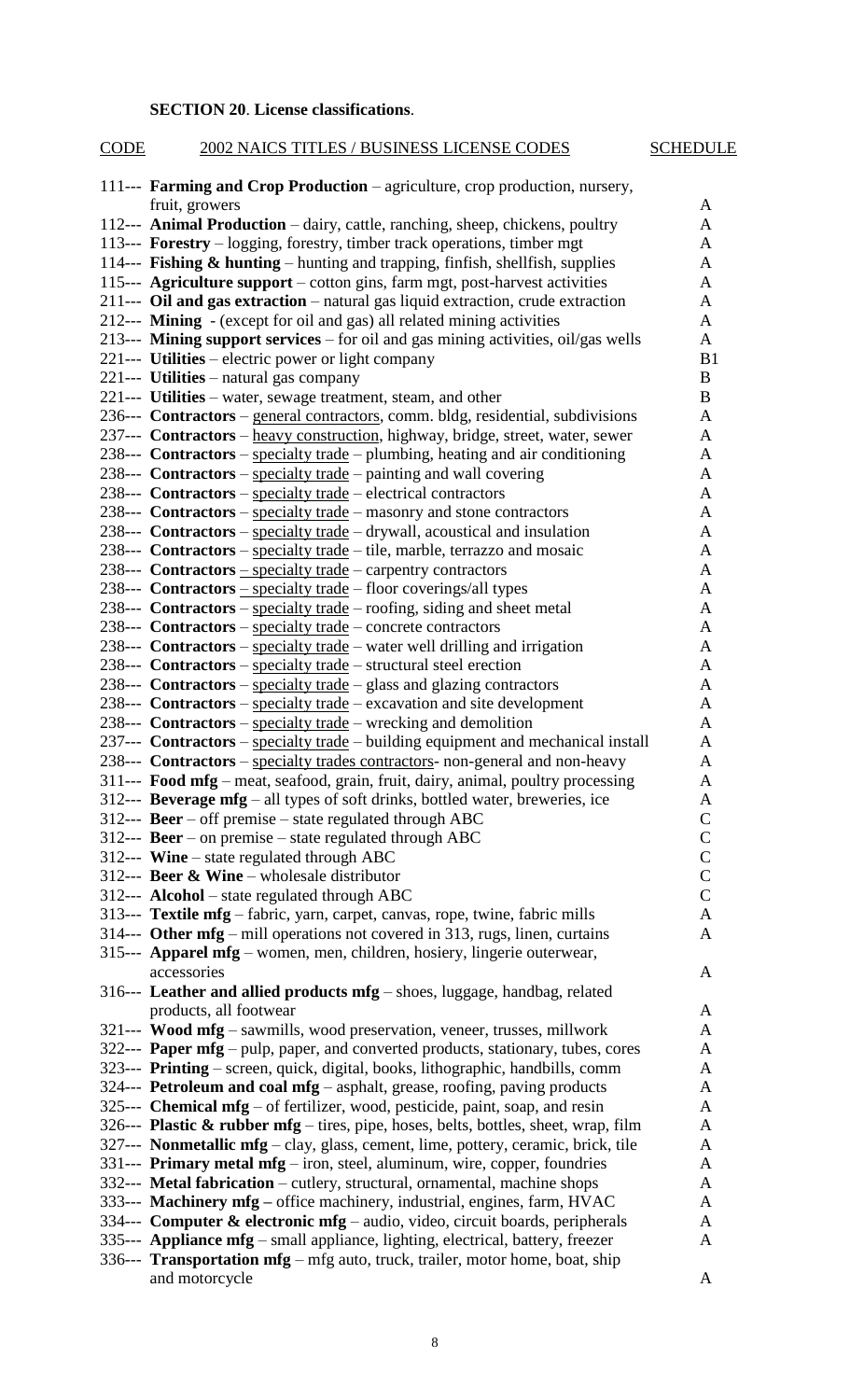| 337--- Furniture mfg – cabinets, office, household, beds, kitchen                                                                                                           |                  | $\mathbf{A}$                 |  |  |
|-----------------------------------------------------------------------------------------------------------------------------------------------------------------------------|------------------|------------------------------|--|--|
| 339--- Miscellaneous mfg - misc. manufacturing, medical, dental, jewelry                                                                                                    |                  |                              |  |  |
| sporting goods, toys, signs, all other                                                                                                                                      |                  | A                            |  |  |
| 421--- Wholesale trade – durable, vehicle, machinery, equipment, furniture                                                                                                  |                  | $\mathbf{A}$                 |  |  |
| 422--- Wholesale trade - non-durable, wholesale gasoline distributor                                                                                                        |                  | A                            |  |  |
| 422--- Wholesale trade -non-durable, paper, apparel, grocery, beverages, dairy<br>A                                                                                         |                  |                              |  |  |
| 441--- Motor vehicle parts and accessories – auto, motorcycles, boats, parts and                                                                                            |                  |                              |  |  |
| accessories                                                                                                                                                                 |                  | A                            |  |  |
| 441--- Motor vehicles - new and/or used automobiles, motorcycles, boats, etc.                                                                                               |                  |                              |  |  |
| - dealerships and lots<br>442--- Furniture – furniture, home furnishings, stores, floor coverings, window                                                                   |                  | $\mathbf{A}$<br>$\mathbf{A}$ |  |  |
| 443--- Electronic & appliance store – household, radio, television, computers                                                                                               |                  | A                            |  |  |
| 444--- Building materials and gardening equipment dealers – hardware, paint,                                                                                                |                  |                              |  |  |
| home center, wallpaper, nursery                                                                                                                                             |                  | $\mathbf{A}$                 |  |  |
| 445--- Food & beverage stores – grocery, convenience store, markets                                                                                                         |                  | A                            |  |  |
| 445--- Package Stores - selling beer, wine and liquor plus general mdse                                                                                                     |                  | A                            |  |  |
| 446--- Health and personal care stores - drug, pharmacy, cosmetic, optical,                                                                                                 |                  |                              |  |  |
| health food                                                                                                                                                                 |                  |                              |  |  |
| 447--- Gasoline Retail - selling gasoline with or without convenience stores                                                                                                |                  | $\mathbf{A}$                 |  |  |
| 448--- Clothing & accessories - men, women, children, infant, shoe, jewelry                                                                                                 |                  | $\mathbf{A}$                 |  |  |
| 451--- Sporting goods $\&$ hobbies – toy, fish, gun, books, games                                                                                                           |                  | $\mathbf{A}$                 |  |  |
| 452--- General merchandise stores - department, warehouse clubs, superstores                                                                                                |                  | $\mathbf{A}$                 |  |  |
| 453--- Used Merchandise Stores - books, miscellaneous, consignment, flea market                                                                                             |                  | $\mathbf{A}$                 |  |  |
| 453--- Miscellaneous retailers – florist, gift, novelty, pet, art, and tobacco                                                                                              |                  | $\mathbf{A}$                 |  |  |
| 454--- Non-store retailers – vending machine operators, direct selling, mail order                                                                                          |                  | A                            |  |  |
| 454--- Non-Store Retailer – peddlers license / local peddler                                                                                                                |                  | $\mathbf{A}$<br>$\mathbf{A}$ |  |  |
| 481--- Air transportation – airline tickets, shipping, freight, charters service<br>482--- Rail transportation – transportation, ticket offices, state regulated §11-51-124 |                  |                              |  |  |
| 483--- Water transportation – coastal, freight forwarders, inland, passenger                                                                                                |                  | $\mathbf{A}$                 |  |  |
| 484--- Truck transportation – local, long-distance, freight, moving, and storage                                                                                            |                  | $\mathbf{A}$                 |  |  |
| 484--- Truck transportation - terminal - state regulated                                                                                                                    | $§37 - 3 - 33$   |                              |  |  |
| 485--- Passenger transportation – charter and other vehicle transit services                                                                                                |                  | E                            |  |  |
| 485--- Passenger transportation - bus terminals state regulated                                                                                                             | $§37 - 3 - 33$   |                              |  |  |
| 485--- Passenger transportation - buses, taxi cabs, limousine service, buggy,                                                                                               |                  |                              |  |  |
| charters,                                                                                                                                                                   |                  | E                            |  |  |
| 485--- Passenger transportation – number of buses, taxis, cabs, limousines, or                                                                                              |                  |                              |  |  |
| <b>Buggys</b>                                                                                                                                                               |                  | E                            |  |  |
| 487--- Sightseeing transportation – scenic and sightseeing, land, air, water,                                                                                               |                  |                              |  |  |
| special trans                                                                                                                                                               |                  | $\mathbf{A}$                 |  |  |
| 492--- Couriers – couriers and local messengers, services, local delivery services                                                                                          |                  | $\mathbf{A}$                 |  |  |
| 493--- Warehousing and storage - distribution, household, refrigerated, special                                                                                             |                  | $\mathbf{A}$                 |  |  |
| 511--- Publishing industries except internet - newspaper, book, periodical,<br>databases, software                                                                          |                  | A                            |  |  |
| 512--- Motion pictures - theatres, videos, recording, drive-ins, sound studios                                                                                              |                  | $\mathbf{A}$                 |  |  |
| 515--- Broadcasting – radio and television stations                                                                                                                         |                  | $\mathbf{A}$                 |  |  |
| 517--- Telecommunications - telephone local per §11-51-128                                                                                                                  |                  | $\mathbf F$                  |  |  |
| 517--- Telecommunications - telephone long distance per §11-51-128                                                                                                          |                  | ${\bf F}$                    |  |  |
| 517--- Telecommunications – cellular and other wireless, paging,                                                                                                            |                  | ${\bf F}$                    |  |  |
| 517--- Telecommunications – resellers of service                                                                                                                            |                  | $\mathbf{F}$                 |  |  |
| 519--- Information services and data processing – providing, storing, processing,                                                                                           |                  |                              |  |  |
| access to information                                                                                                                                                       |                  | A                            |  |  |
| 522--- Bank Main Office - not branch location or ATM                                                                                                                        |                  | $\mathbf I$                  |  |  |
| 522--- Savings and Loans – not branch location or ATM                                                                                                                       |                  | $\mathbf I$                  |  |  |
| 522--- S&L or Bank Branch-not main office of S&L<br>522--- Pawn Shop – whether title pawn or merchandise                                                                    |                  | $\mathbf I$<br>$\mathbf{A}$  |  |  |
| 522--- Credit services – companies and activities related to credit and mediation                                                                                           |                  | A                            |  |  |
| 523--- Securities, commodity - brokerage, portfolio, investment, other                                                                                                      |                  |                              |  |  |
| financial services                                                                                                                                                          |                  | A                            |  |  |
| 524---Insurance Company and/or its agents – casualty, fire, and/or                                                                                                          |                  |                              |  |  |
| marine premiums                                                                                                                                                             | $§11-51-120/123$ |                              |  |  |
| 524---Insurance Company and/or its agents - health, allied and all                                                                                                          |                  |                              |  |  |
| other premiums                                                                                                                                                              | $§11-51-120/123$ |                              |  |  |
|                                                                                                                                                                             |                  |                              |  |  |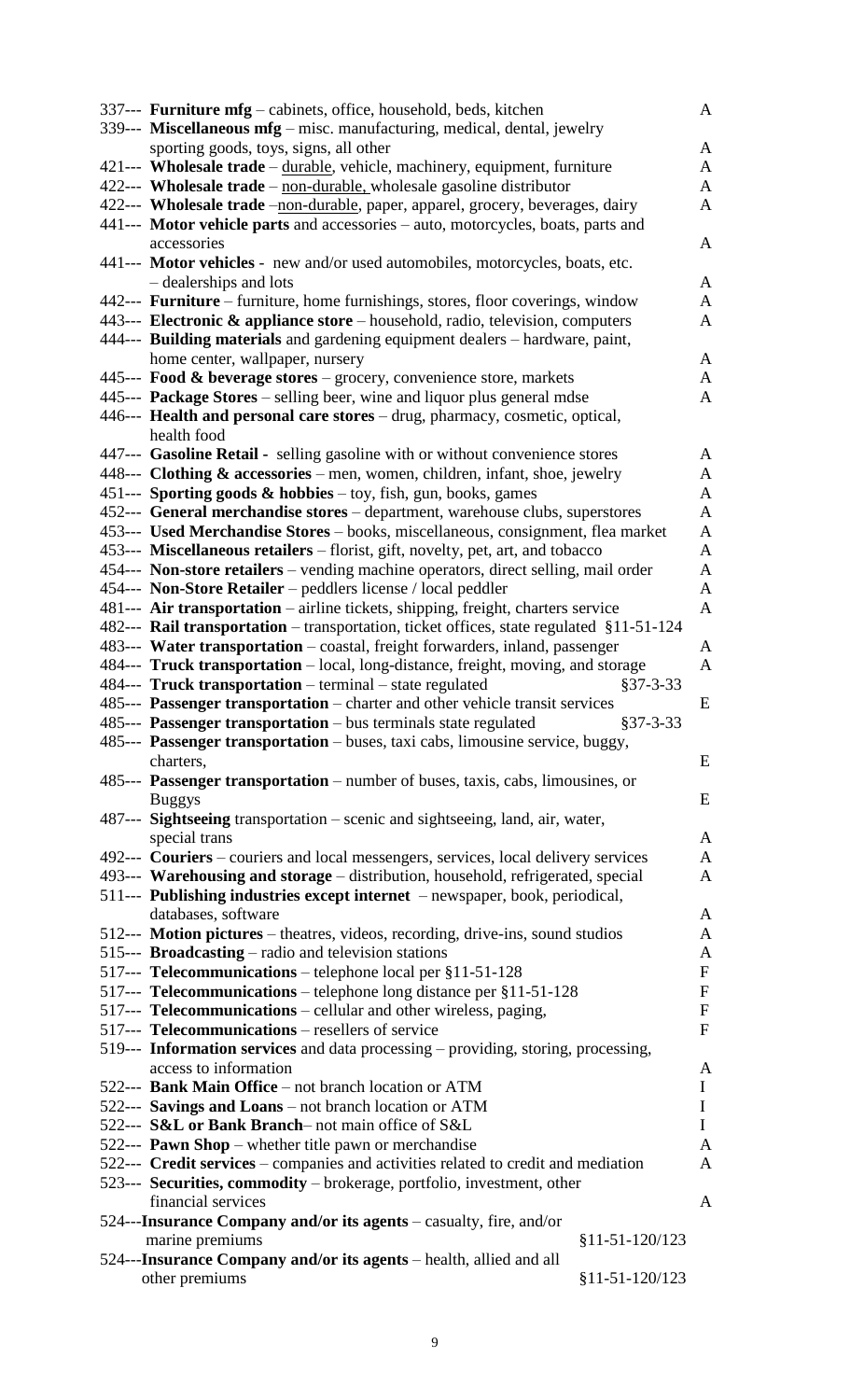| 524--- Agent Office – administration of third parties, pension funds, annuities, etc | $\mathbf{A}$ |
|--------------------------------------------------------------------------------------|--------------|
| 525--- Funds, trusts, other financial agencies – Funds, plans, and/or programs       |              |
| organized to pool securities or other assets for others, other than the              |              |
| Alabama Municipal Funding Corp,                                                      | A            |
| 531--- Real estate – offices, agents, brokers, management, appraisers                | $\mathbf{A}$ |
| 532--- Rental and leasing – auto, truck, trailer, RV, all tangible property          | $\mathbf{A}$ |
| 532--- Rental and leasing – movie and video rental                                   | A            |
| 541--- Attorney/Lawyers - individual and/or firm professional license                | $\mathbf{A}$ |
| 541--- Accountant/CPAs – individual and/or firm professional license                 | $\mathbf{A}$ |
| 541--- <b>Architect</b> – individual and/or firm professional license                | $\mathbf{A}$ |
| 541--- Physician – individual and/or firm professional license                       | $\mathbf{A}$ |
| 541--- <b>Dentist</b> – individual and/or firm professional license                  | $\mathbf{A}$ |
| 541--- Chiropractor – individual and/or firm professional license                    | $\mathbf{A}$ |
| 541--- <b>Optometrist</b> – individual and/or firm professional license              | $\mathbf{A}$ |
| 541--- Engineer - individual and/or firm professional license                        | $\mathbf{A}$ |
| 541--- Surveyor – individual and/or firm professional license                        | $\mathbf{A}$ |
| 541--- <b>Computer Programmer</b> – individual and/or professional firm license      | A            |
| 541--- Photographer – studios, portrait, commercial, services                        | $\mathbf{A}$ |
| 541--- Veterinarian – individual and/or firm professional license                    | A            |
| 541--- Professional Services Not Elsewhere Classified - scientific, technical        | $\mathbf{A}$ |
| 551--- Management companies – offices, enterprises, regional, corporate              | $\mathbf{A}$ |
| 561--- Exterminating services – exterminating company and its services               | A            |
| 561--- <b>Janitorial firm</b> – janitorial cleaning services – individual or firm    | $\mathbf{A}$ |
| 561--- Landscaping Services -                                                        | $\mathbf{A}$ |
| 561--- Administrative services - answering, employment, office, sec., travel         | $\mathbf{A}$ |
| 562--- Waste management – companies, trucks, septic tanks, landfill, services        | $\mathbf{A}$ |
| 611--- Educational services – technical, computer, sports, services, business        | A            |
| $621--$ HMO – medical centers and services                                           | $\mathbf{A}$ |
| 621--- Outpatient Care Centers – all other types of services                         | A            |
| 621--- <b>Ambulance</b> – ambulance company and/or services                          | $\mathbf{A}$ |
| 622--- Hospitals – surgical, substance abuse, psychiatric, general care, special     | $\mathbf{A}$ |
| 623--- Nursing care – residential care facility, day care, assisted living           | $\mathbf{A}$ |
| 623--- Nursing Home – care for elderly and continuing care facilities                | $\mathbf{A}$ |
| 624--- Social assistance – shelters, vocational, child care, abuse, emergency        | A            |
| 711--- Arts and sports – dance, musical, teams, tracks, promoters, agents            | A            |
| 711--- Special Events – promoter or activity – see schedule for rates                | G            |
| 712--- Museums – museums and historical sites, zoos, botanical gardens, parks        | A            |
| 713--- Amusement – arcades, golf clubs, marinas, fitness, bowling centers            | A            |
| 721--- Accommodations – hotels, motels and similar facilities                        | A            |
| 721--- Accommodations – bed and breakfast inns and services                          | $\mathbf{A}$ |
| 721--- Accommodations - trailer parks, RV parks, and travel parks                    | A            |
| 721--- Accommodations – rooming houses and boarding houses                           | A            |
| 722--- Restaurant – full service restaurant facility                                 | $\mathbf{A}$ |
| 722--- <b>Restaurant</b> – limited facility or service                               | A            |
| 722--- <b>Caterers</b> – and/or mobile food services                                 | $\mathbf{A}$ |
| 722--- Drinking Establishment – club, lounge, bar or other                           | $\mathbf{A}$ |
| 811--- Repairs and maintenance - auto, paint/body, carwash, other vehicular          | A            |
| 811--- Repairs and maintenance – all electronic equipment                            | $\mathbf{A}$ |
| 811--- Repairs and maintenance – all appliances, home and garden equipment           | A            |
| 812--- Personal Services - hair, skin, barber, beautician, diet, nail, tanning,      |              |
| funerals                                                                             | A            |
| 910--- Machines for all types vending                                                | A            |
| 910--- Pool tables                                                                   | $\mathbf{A}$ |
| 910--- Amusement devices and/or games                                                | A            |
| 923--- Administration of human resource programs                                     | A            |
| 924--- Administration of Environmental Quality Programs                              | A            |
| 925--- Administration of housing, urban, communities                                 | A            |
| 926--- Administration of Economic programs                                           | $\mathbf{A}$ |
| 927--- Space, research, and technology                                               | A            |
| 928--- National Security and International Affairs                                   | $\mathbf{A}$ |
| 999--- Unclassified miscellaneous <b>business</b> services not elsewhere classified  | A            |
| 999--- Unclassified miscellaneous personal services not elsewhere classified         | A            |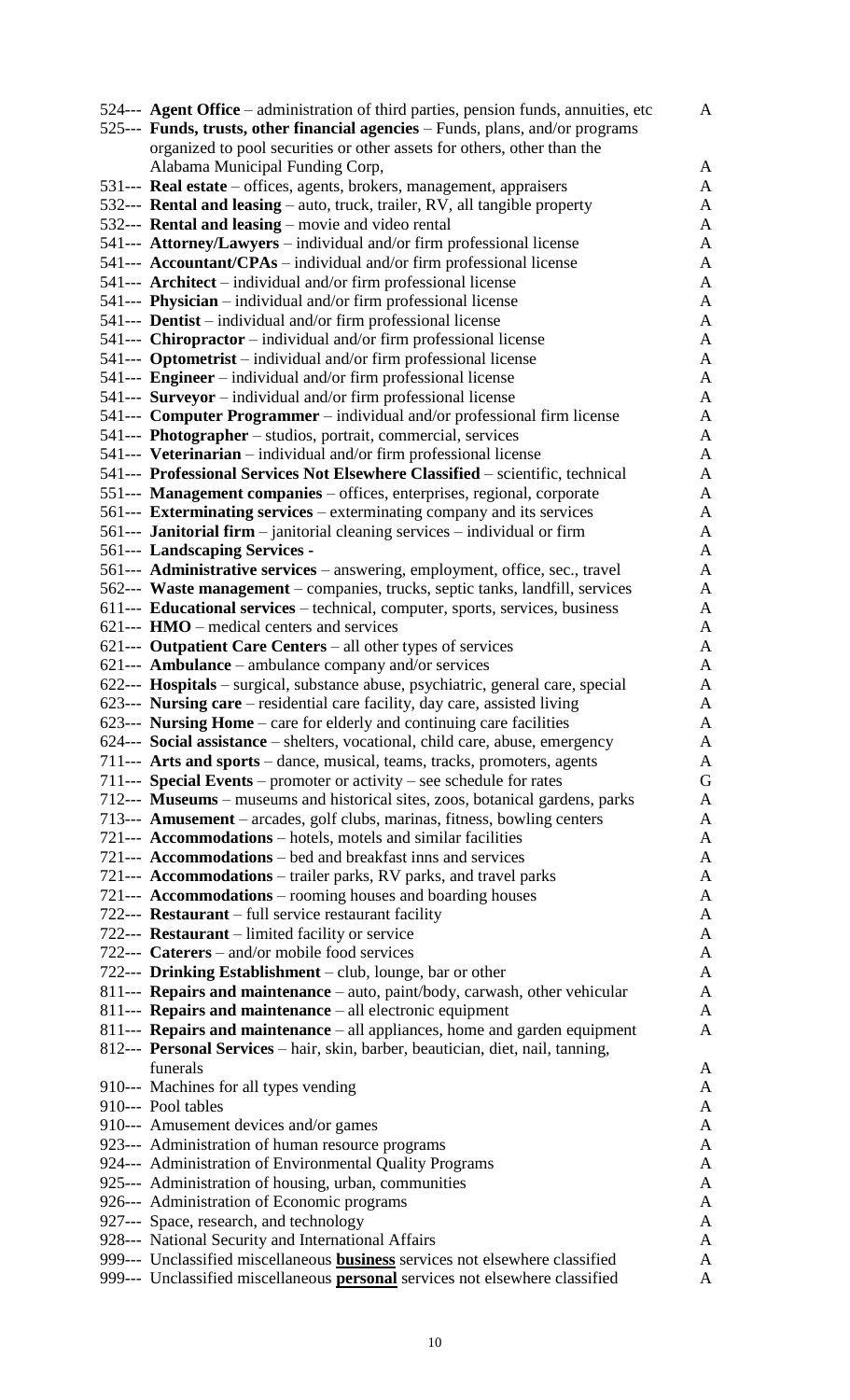# **SECTION 21. License Fee Schedules.**

# *Schedule "A"General Business*

The license fee for all schedule "A" taxpayers shall be \$100.00 per year per license.

# *Schedule "B" – Utilities*

Amount of license is state regulated. See Section 11-51-129 of the Code of Alabama 1975. For those utilities covered, the license shall not exceed an amount equal to three percent of the gross receipts of the business transacted in the City for the previous year.

# *Schedule "B1" – Utilities*

Amount of license is state regulated. See Section 11-51-129 of the Code of Alabama 1975. The license fee for all Schedule "B1" taxpayers shall be 3% of the gross receipts collected by the utility for services provided, sales made or business transacted in the City, less any amounts paid by the taxpayer to the City pursuant to a franchise granted by the City to the taxpayer pursuant to a duly adopted Ordinance.

# *Schedule "C" - Beer, Wine & Liquor*

| State of Alabama Code               | Classification | Amount | <b>Licensing Notes</b>      |
|-------------------------------------|----------------|--------|-----------------------------|
| 040 (Beer On/Off Premise)           | 312121         | 100.00 |                             |
| 050 (Beer Off Premise Only)         | 312122         | 100.00 |                             |
| 060 (Table Wine On/Off Premise)     | 312131         | 100.00 |                             |
| 070 (Table Wine Off Premise Only)   | 312131         | 100.00 |                             |
| 010 (Lounge Retail Liquor Class I)  | 312121         | 100.00 |                             |
|                                     | 312141         | 100.00 |                             |
|                                     | 312131         | 100.00 |                             |
| 011 (Package Store Liquor Class II) | 312122         | 100.00 |                             |
|                                     | 312141         | 100.00 |                             |
|                                     | 312131         | 100.00 |                             |
| 020 (Restaurant Retail Liquor)      | 312121         | 100.00 |                             |
|                                     | 312141         | 100.00 |                             |
|                                     | 312131         | 100.00 |                             |
| 032 (Club Liquor Class II)          | 312121         | 100.00 |                             |
|                                     | 312141         | 100.00 |                             |
|                                     | 313131         | 100.00 |                             |
| 110 (Wholesale Table Wine & Beer)   | 312132         | 100.00 | <b>Distributors License</b> |
|                                     |                |        |                             |

## *Schedule "D" - Peddlers*

One two month license may be applied for per year for the fee of \$50.00.

## *Schedule "E" – Transportation*

License Fee for all schedule "E" taxpayers shall be \$100.00 per year per license.

## *Schedule "F" - Telephones & Telecommunications*

Licenses for telephone and telecommunications service providers shall be governed by Code of Alabama §11-51-128. All telecommunications providers not regulated pursuant to Code of Alabama §11-51-128 shall be pay a license fee pursuant to Schedule A hereto.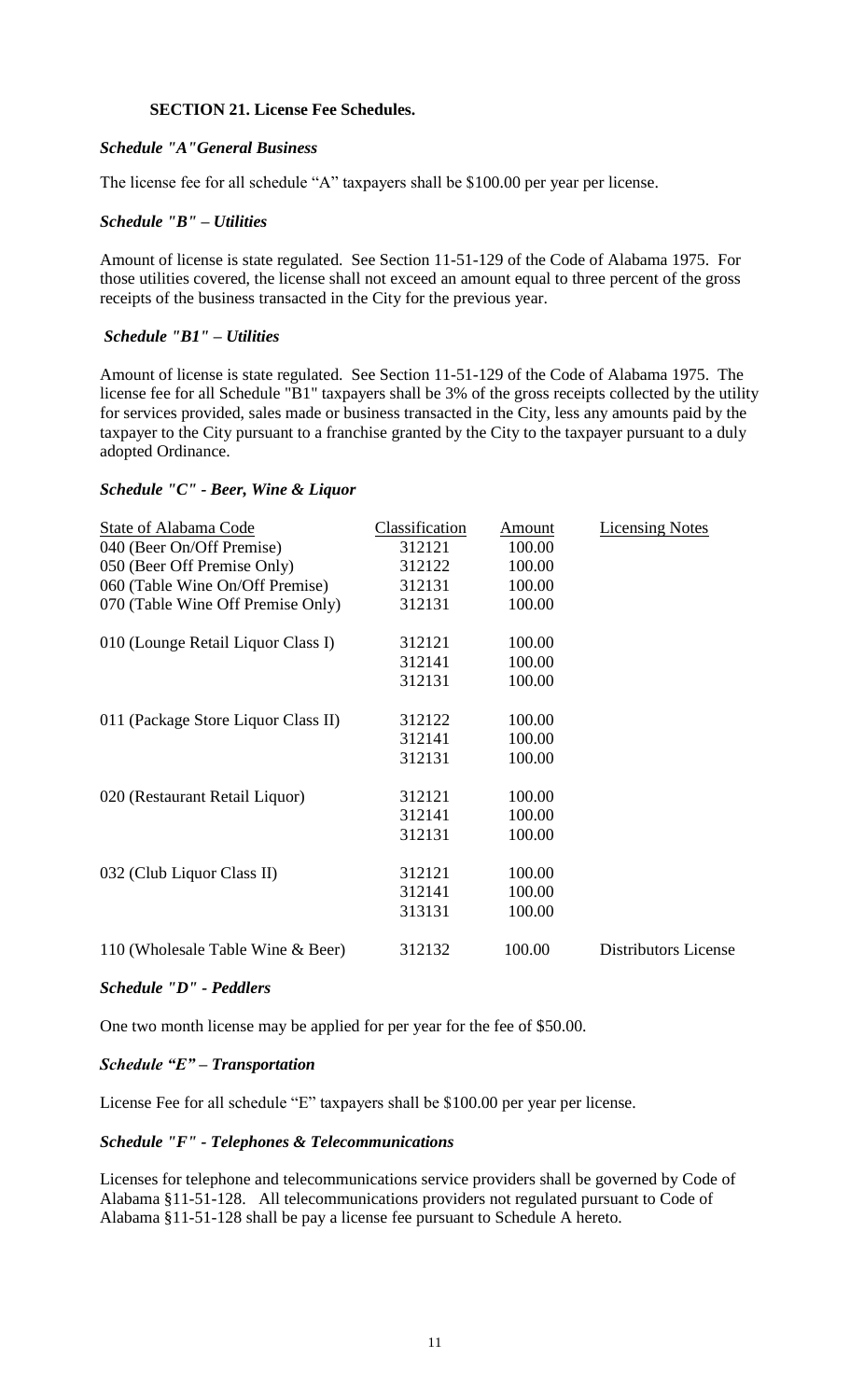#### *Schedule "G" - Special Events Licenses*

The license fee for special events, other than those conducted by a school, church or IRS recognized tax-free charitable organization shall be \$100.00

#### *Schedule "I" - Banks / Savings & Loans*

| <b>Bank Branch Location</b>         | \$10.00  |
|-------------------------------------|----------|
| <b>Bank Main Office Facility</b>    | \$100.00 |
| Savings & Loan Branch Location      | \$10.00  |
| Savings & Loan Mail Office Facility | \$100.00 |

## *Schedule "J" - Delivery License*

|  |  | The rate for the delivery license is established in Section 19 is: |  | \$100.00 |
|--|--|--------------------------------------------------------------------|--|----------|
|  |  |                                                                    |  |          |

## **SECTION 22. Exchange of information**.

- A. The license officer may exchange tax returns, information, records, and other documents secured by the City, with other municipalities adopting similar Ordinances for the exchange of taxpayer information, or with county or state authorities. The license officer may charge a reasonable fee for providing such information or documents. Any tax returns, information, records, or other documents so exchanged shall remain subject to the confidentiality provisions, restrictions, and criminal penalties for unauthorized disclosure as provided under state or municipal law.
- B. Any such exchange shall be for one or more of the following purposes:
	- (1) Collecting taxes due.
	- (2) Ascertaining the amount of taxes due from any person.
	- (3) Determining whether a person is liable for, or whether there is probable cause for believing a person might be liable for, the payment of any tax to a state, county, or municipal agency.
- C. Nothing herein shall prohibit the use of tax returns or tax information by the City in the proper administration of any matter administered by the license officer. The license officer may also divulge to a purchaser, prospective purchaser as defined pursuant to the regulations of the Alabama Department of Revenue, or successor of a business or stock of goods, the outstanding sales, use, or rental tax liability of the seller for which the purchaser, prospective purchaser as defined pursuant to the regulations of the Alabama Department of Revenue, or successor, may be liable pursuant to the Code of Alabama Section 40-23-25, 40-23-82, or 40-12-224.

#### **SECTION 23. License fees in Police jurisdiction**.

No license shall be charged for businesses operating outside the City limits but inside the police jurisdiction of the City of Spanish Fort.

#### **SECTION 24. Repealer Clause.**

Any ordinance heretofore adopted by the City Council of the City of Spanish Fort, Alabama, which is in conflict with this Ordinance is hereby repealed to the extent of such conflict.

## **SECTION 25. Severability Clause.**

If any part, section or subdivision of this Ordinance shall be held unconstitutional or invalid for any reason, such holding shall not be construed to invalidate or impair the remainder of this Ordinance, which shall continue in full force and effect notwithstanding such holding.